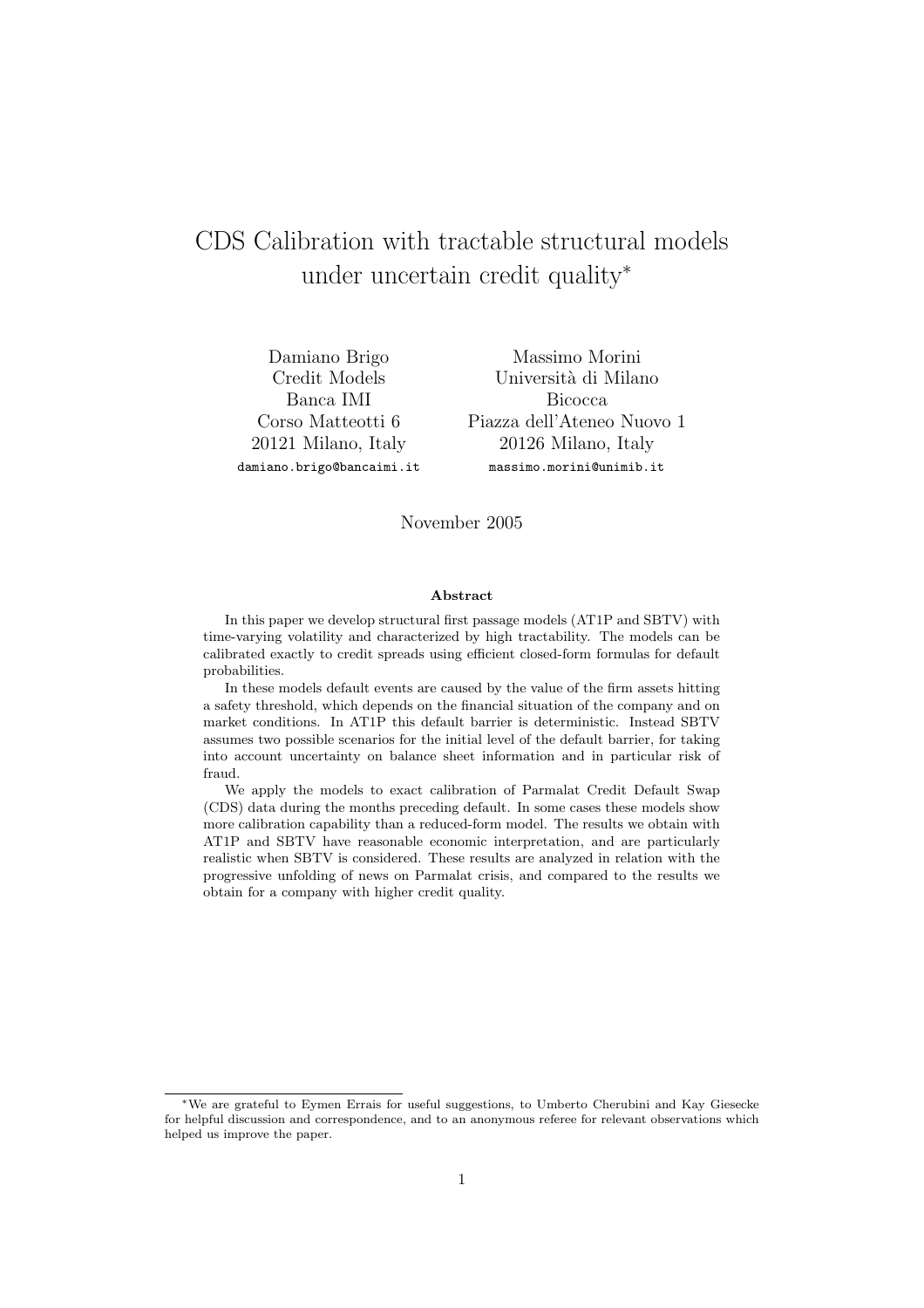### 1 Introduction

In this paper we develop two families of structural models (AT1P and SBTV) with timevarying volatility and characterized by high fit to market quotes and high tractability. The models can be calibrated exactly to credit spreads using efficient closed-form formulas for default probabilities. In these models default events are caused by the value of the firm assets hitting a safety threshold, which depends on the financial situation of the company and on market conditions.

The Analytically Tractable First Passage Model (AT1P), presented in Section 2, has a deterministic default barrier and is a generalization of the classic Black and Cox (1976) Model. Brigo and Tarenghi (2004) introduced the model and proved that, differently from the Black and Cox Model, in AT1P we maintain analytic formulas for default probabilities even allowing asset volatility to be realistically time-varying . This allows AT1P to calibrate efficiently and precisely Credit Default Swap (CDS) market quotes for a range of maturities.

In Section 2.1 we apply AT1P to Parmalat CDS data during the months preceding default, with some differences in the calibration procedure compared to tests in Brigo and Tarenghi (2004). AT1P can calibrate exactly all CDS quotes considered and moreover here the output is regular and financially significant. The comparison with the output of a calibration with an intensity based reduced-form model, belonging to a class usually considered more suitable than standard structural models to credit spread calibration, highlights two positive features of AT1P. First, AT1P has an intuitive economic interpretation, which is lacking in reduced-form models. Secondly, AT1P shows high tractability and empirical fit, similarly to reduced-form models, and in some cases it has even more calibration capability than a simple reduced-form model.

The analysis of the model behaviour in representing Parmalat approaching default leads us to introduce in Section 3 an extension of the model, aimed at increasing further the realism of the model. This extension, called Scenario Barrier Time-Varying Volatility AT1P model (SBTV in the following), assumes two possible scenarios for the initial level of the default barrier, to take into account uncertainty on balance sheet information and in particular risk of fraud. Also in this case we maintain analytic default probabilities. The SBTV Model is applied in Section 3.1 to the same Parmalat data previously considered, obtaining again exact calibration. The results have a more realistic interpretation than in AT1P. We analyze SBTV results in relation with the progressive unfolding of news on Parmalat real crisis, and compare them with the output of the calibration of the same model to the CDS quotes of a company with higher credit quality (Vodafone). The CDS-calibrated AT1P and SBTV can be helpful in pricing credit derivatives, and also hybrid products and counterparty risk. We hint at this aspect in the conclusions.

### 2 Analytically Tractable First Passage Model

The models considered in this work are based on a stochastic process  $A_t$  for the assets of a company and on a default boundary  $H_t$ , such that when  $A_t$  hits  $H_t$  for the first time (from above) this is interpreted as the company being forced to declare bankruptcy. This represents the default event relevant for market credit derivative contracts such as CDS. In the AT1P Model the assets value process  $A_t$  is modelled as a Geometric Brownian Motion under the risk neutral measure

$$
dA_t = A_t (r_t - q_t) dt + A_t \sigma_t dW_t
$$
\n<sup>(1)</sup>

where  $r_t$  is the risk free rate,  $q_t$  is the payout ratio and  $\sigma_t$  is the instantaneous volatility. We allow all parameters to be deterministic functions of time, with the purpose of increasing the realism and the flexibility of the model in calibrating real market data.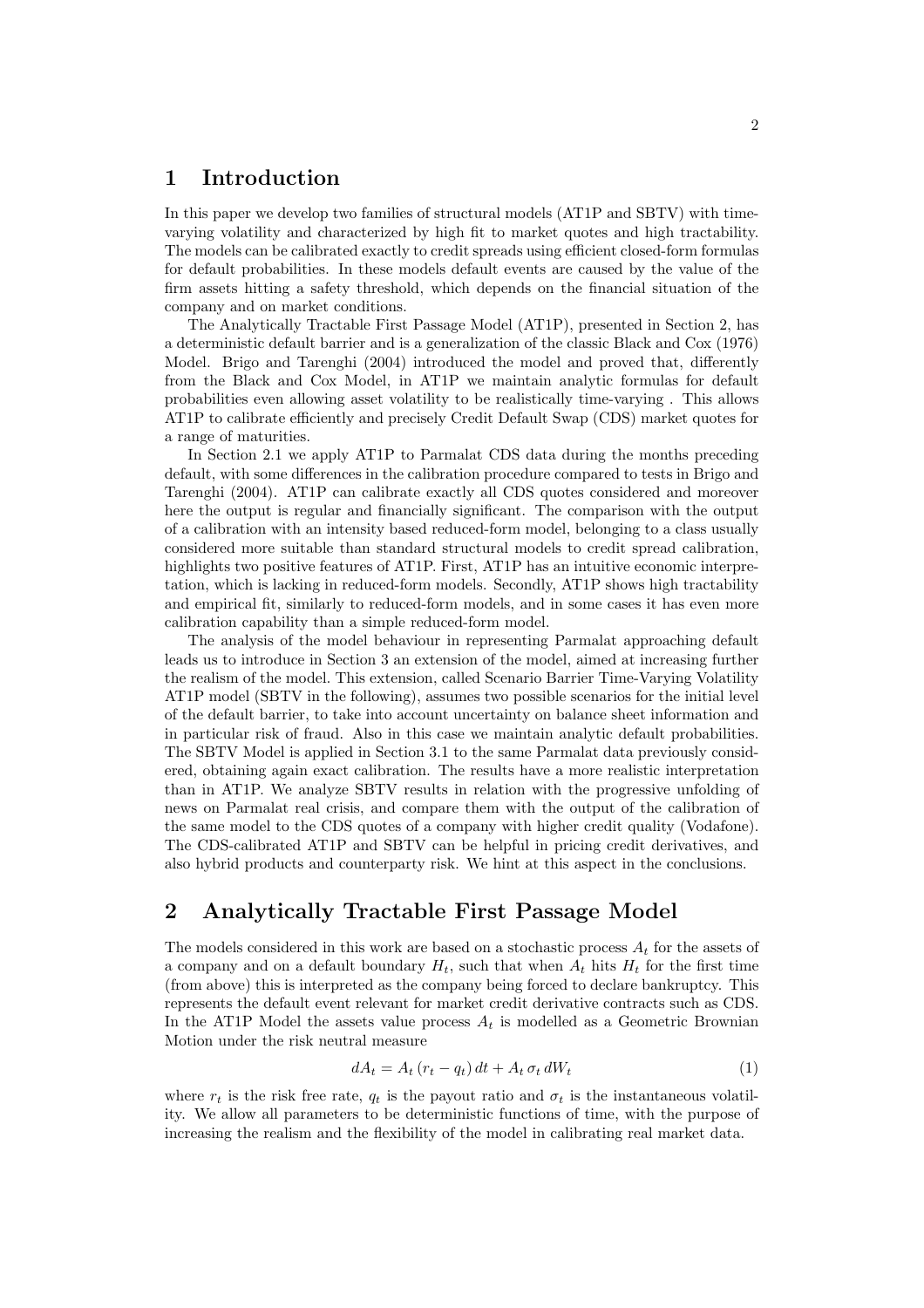The default boundary  $H_t$  may depend on different aspects of the financial situation of the firm. We allow it to vary in time, following company and market conditions. The parametric form we assume, following Brigo and Tarenghi (2004), is

$$
H_t = H \exp\left(-\int_0^t \left(q_s - r_s + B\sigma_s^2\right) ds\right)
$$
  
= 
$$
\frac{H}{A_0} \mathbb{E}\left[A_t\right] \exp\left(-B \int_0^t \sigma_s^2 ds\right),
$$
 (2)

where  $H = H_0$  and E is expectation under the risk-neutral measure Q. Therefore the behaviour of  $H_t$  has a simple economic interpretation. The backbone of the default barrier at t is a proportion, controlled by the parameter  $H$ , of the expected value of the company assets at  $t$ .  $H$  may depend on the level of liabilities, on safety covenants and in general on the characteristics of the capital structure of the company. This is in line with observations in Giesecke (2004), pointing out that some discrepancies between the Black and Cox Model and empirical regularities may be addressed with the realistic assumption that, like the firm value, the total debt grows at a positive rate, or that firms maintain some target leverage ratio as in Collin-Dufresne and Goldstein (2001).

Depending on the value of the parameter  $B$ , it is possible that this backbone is modified by accounting for the volatility of the company's assets. In all the following tests we simply take  $B = 1$ , corresponding to the interpretation that when volatility increases - which can be independent of credit quality - the barrier is slightly lowered to cut some more slack to the company before forcing the company to declare bankruptcy.

In spite of the fact that we allow for time-dependence of the main parameters of the model, with the above default barrier we can always provide closed-form formulas for survival probabilities. This advantage is due to the barrier option technology introduced in Lo et al (2003) and Rapisarda (2003), and allows us to apply efficiently AT1P to the ideal "territory" of reduced-form models, i.e. to calibrate CDS quotes. For the details on the analytic derivation of the formulas we refer to Brigo and Tarenghi (2004), who prove the following (where  $(1+2\beta)/2 = B$ ).

**Proposition 1 (Analytic Survival Probabilities in AT1P)** Assume that  $A_t$  evolves under  $Q$  according to  $(1)$  and that the default barrier is

$$
H_t = H \exp\left(-\int_0^t \left(q_s - r_s + B\sigma_s^2\right) ds\right).
$$

Let the default time  $\tau$  be defined as the first time where  $A_t$  hits  $H_t$  from above, starting from  $A_0 > H$ :  $\tau = \inf\{t \geq 0 : A_t \leq H_t\}$ . Then the survival probabilities are given analytically by

$$
\mathbb{Q}\{\tau > T\} = \left[\Phi\left(\frac{\log \frac{A_0}{H} + \frac{2B-1}{2} \int_0^T \sigma_s^2 ds}{\sqrt{\int_0^T \sigma_s^2 ds}}\right) - \left(\frac{H}{A_0}\right)^{2B-1} \Phi\left(\frac{\log \frac{H}{A_0} + \frac{2B-1}{2} \int_0^T \sigma_s^2 ds}{\sqrt{\int_0^T \sigma_s^2 ds}}\right)\right],
$$
\n(3)

where  $\Phi$  is the cumulative distribution function of a standard normal random variable.

Notice that the survival probability depends only on the ratio  $\frac{A_0}{H}$  and not on  $A_0$  or H separately, so we assume a unit  $A_0$  and express H with respect to "1".

Now we recall the basics on the Credit Default Swaps. Consider a unit notional and two companies A (the *protection buyer*) and B (the *protection seller*) who agree on the following. If a third company C (the *reference credit*) defaults at a time  $\tau_C \in (T_a, T_b]$ , B pays to A at  $\tau_C$  a protection amount LGD (Loss Given the Default of C), supposed to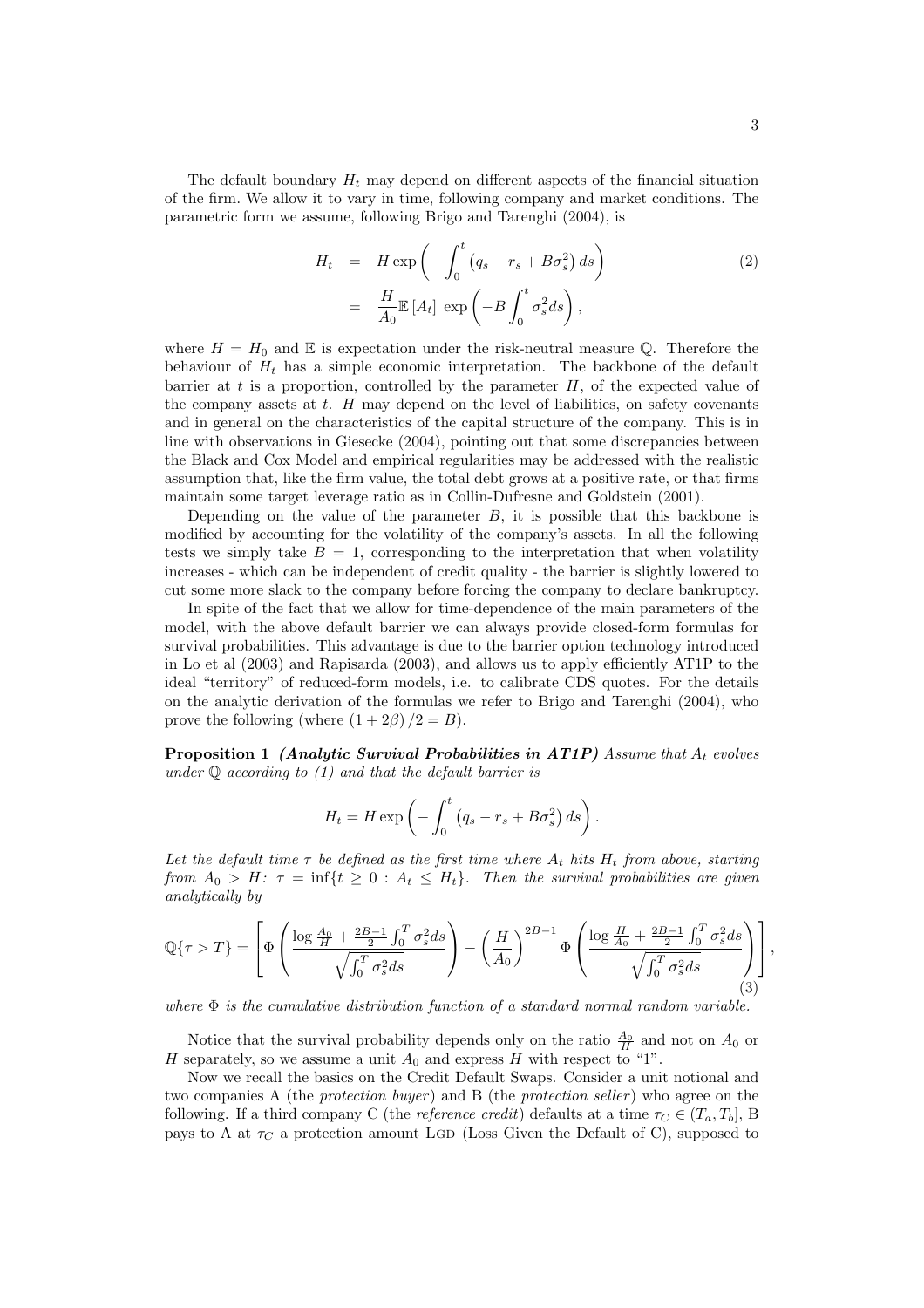be deterministic in the present paper. Typically LGD is equal to one minus the recovery rate Rec. In exchange for this protection, A pays to B a fixed premium rate  $R_{a,b}$  at a set of times  $\{T_{a+1},...,T_b\}$ ,  $\alpha_i = T_i - T_{i-1}$ ,  $T_0 = 0$ . These payments are interrupted in case of default.  $R_{a,b}$  is fixed at time 0 to make the contract fair at inception. As usual the (payer) CDS price is the risk neutral expectation of the discounted payoff, leading, under independence of interest rates and default time, to the model independent formula

$$
\mathbf{CDS}_{a,b}(0, R_{a,b}, \text{LGD}) = R_{a,b} \int_{T_a}^{T_b} P(0, t)(t - T_{\beta(t)-1}) d\mathbb{Q}(\tau > t)
$$
  

$$
-R_{a,b} \sum_{i=a+1}^{b} P(0, T_i) \alpha_i \mathbb{Q}(\tau \ge T_i) - \text{LGD} \int_{T_a}^{T_b} P(0, t) d\mathbb{Q}(\tau > t),
$$
 (4)

where  $P(s,T)$  is the price at s of a T-maturity zero-coupon bond, and, for a generic time t,  $T_{\beta(t)}$  is the first date among the payment dates  $T_i$  that follows t. When a closedform formula for survival probabilities  $\mathbb{Q}(\tau > t)$  is available, as in AT1P, pricing a CDS is computationally simple and efficient. In particular, when the protection payment is postponed to the first payment date  $T_i$  following default, the price is expressed only in terms of simple analytic survival probabilities that need not be differentiated as in the exact case above.

A remark on the data we use in the following empirical tests is in order. The parameters in the specification of  $A_t$  and  $H_t$  are computed in this work by calibration to the market quotes of the most actively traded single name credit derivatives, the CDS, and not on balance sheet values. When we need an initial guess for the parameters of  $A_t$  we use historical equity statistics to have a proxy for the order of magnitude of the parameters (volatilities and correlations) in the dynamics of a company's assets. Other choices might be possible, for example based on using a precise relationship between asset value and equity value. Like in Giesecke (2002), in this paper we do not make use of such relationships. In fact it would require further assumptions and data on firm fundamentals, while here we want the model calibration to require only CDS quotes, usually reliable in terms of liquidity, and an initial guess based on equity statistics. However, in light of the positive results shown in the following cases of calibration to market quotes, and also for a possible application of the models here presented to hybrid credit/equity products, further analysis of the relationships with the value of company fundamentals appears a relevant aspect for subsequent research.

#### 2.1 Parmalat Calibration with AT1P

We consider the case of Parmalat SpA, an Italian food company, in the months preceding default. After a period of uncertainty on Parmalat's real financial situation, due to deceptive accounting, the real depth of the financial crisis came to light at the end of 2003 and rapidly led to bankruptcy. On September 12, 2003, Parmalat drops plan for a EUR 300 million debt sale. On November 14 the chief financial officer resigns after questions have been raised on Parmalat financial transactions. On December 9 Parmalat misses a EUR 150 million bond payment, while the management claims this is due to a customer not paying its bills. On December 19 a claimed USD 3.9 billion liquidity is revealed not to exist. On December 24 Parmalat goes into administration. For more information on Parmalat fraud and default story see "Parmalat: timeline to turmoil", BBC news, 2005.

Due to the fact that the discovery of the truth on the crisis was reflected by large and rapid movements in market quotes, it is a difficult task for any model to calibrate accurately and with reasonable outputs the behaviour of Parmalat CDS data in the end of 2003. This is particularly true for standard structural models such as AT1P, which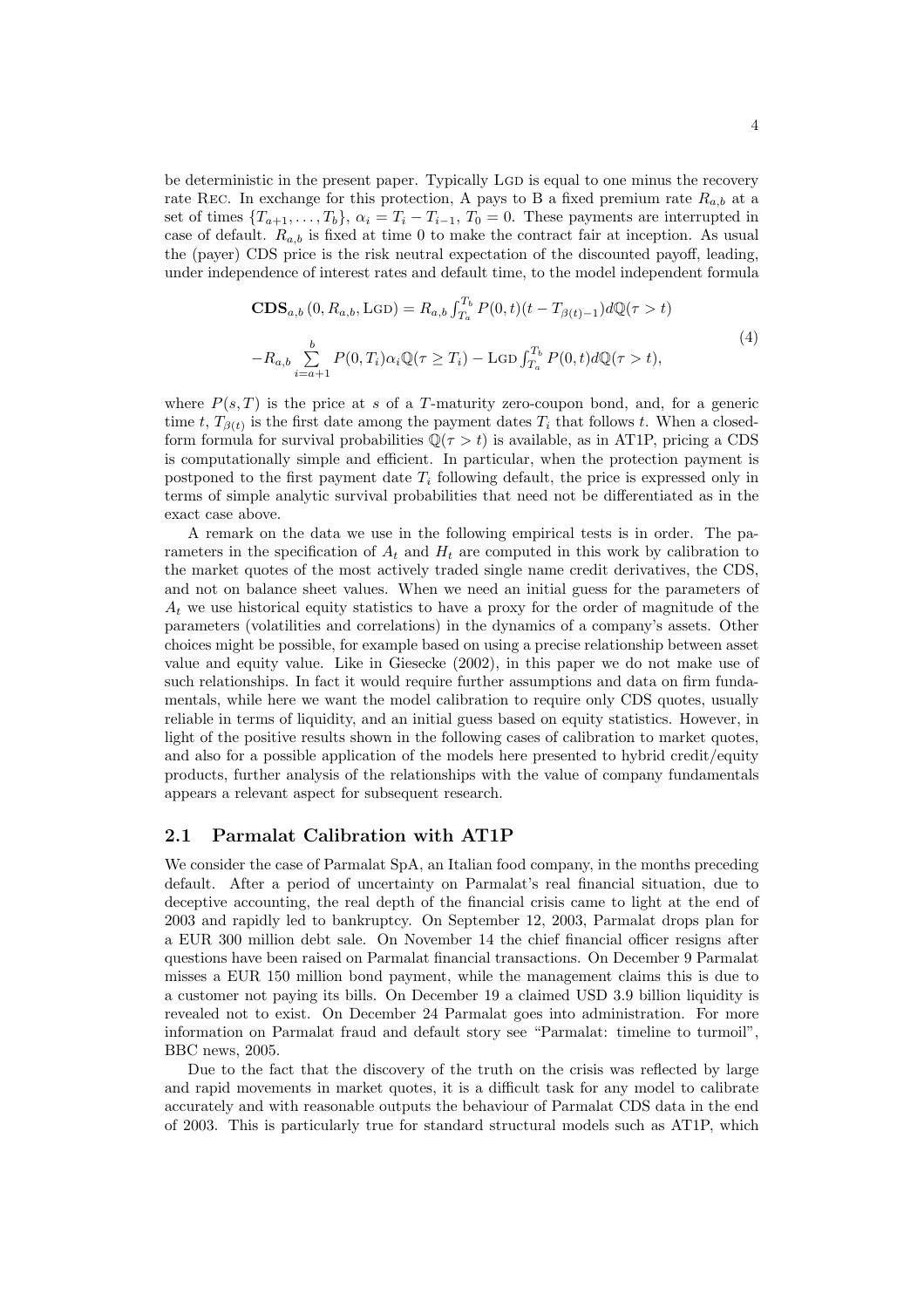assume the default time to be a predictable stopping time. With the AT1P model we have in principle enough flexibility to calibrate precisely and efficiently the available quotes. Now we plan to analyze in practice on Parmalat CDS market quotes how the structural model behaves as the credit quality implied by CDS data rapidly deteriorates in time. We aim at assessing whether the resulting parameters are regular and financially realistic. We do so by checking whether the default barriers we obtain have a reasonable economic interpretation and in particular by assessing if the resulting term structures of asset volatility are stable and consistent with the input market data. In all following empirical tests the volatility  $\sigma_t$  is assumed to be piecewise constant in suitable intervals  $[T_{\alpha}, T_{\beta}]$  partitioning the time horizon,  $\sigma_t = \sigma([T_{\alpha}, T_{\beta})$  for  $T_{\alpha} \leq t < T_{\beta}$ . We consider data from three different days in 2003:

1. September 10, just before the beginning of the final Parmalat default story recalled above.

2. November 28, after the story of the Parmalat crisis began to unfold but before the pitch of the crisis.

3. December 10, one day after Parmalat had missed a payment, and the fraud was not clear yet but the company was openly suspected to be on the verge of bankruptcy.

For each considered day, the quoted CDS have  $T_a = 0$  and  $T_b$  ranging in the following set of standard maturities:  $T_1 = 1y, T_2 = 3y, T_3 = 5y, T_4 = 7y, T_5 = 10y$ . Since the perceived recovery decreases as the credit quality deteriorates, for the recovery rate we use 40% on the first two dates and 15% for December 10. The payout ratio  $q_t$  is set to zero for all days, while  $r_t$  is set according to the zero-coupon curve. Various calibration procedures are considered in Brigo and Tarenghi (2004). The procedure we use here has some differences and returns values which are economically reasonable.

In our calibration procedure CDS data are matched via the volatility of the company asset. The procedure is two-stage. A preliminary stage is required only for setting the initial level of the barrier  $H$ . This does not affect directly the calibration quality since market quotes are met at the second stage when calibrating volatilities; however this can affect the resulting parameters. One may use balance sheet values to set  $H$  at this preliminary stage, but in order to obtain more realistic outputs we prefer to use market data.

Knowing  $\sigma([0,1)), R_{0,1}$  and H we can price a 1-year CDS with AT1P. When pricing a CDS with the corresponding current market CDS rate, the price of the CDS should equal zero. Thus, having an exogenous guess for  $\sigma([0,1))$ , we find H as the initial level of the barrier required to minimize the square of the 1-year CDS price when  $R_{0,1}$  is used in pricing. The minimization of this metrics (sum of square errors) is the procedure we consider also in all following calibration tests.

In order to have an initial exogenous guess on  $\sigma([0,1))$  we use historical analysis of Parmalat equity data. For September 10 we have  $\sigma([0,1)) = 5\%$ . This value appears quite low since based on the month preceding September 10, a quiet period. We use it whenever we have to guess volatility for "normal" trading periods far from the crisis pitch. Then we can adjust this value for taking into account the increase in volatility typical of crisis periods: equity volatility reaches even 50% when estimated only on the month of data preceding December 10. Taking into account these results on the last month in the guess for the future one year volatility we have  $\sigma([0,1)) = 6.3\%$  on November 28 and  $\sigma([0, 1)) = 15\%$  on December 10.

The values for H we obtain are all close to 0.9. For September 10:  $H = 0.8987705$ ; for November 28:  $H = 0.9050667$ ; for December 10:  $H = 0.8794308$ . Once the barrier parameter H has been set, we are left with calibrating the volatility buckets to the quoted CDS. For all days considered we calibrate the entire term structure of CDS with a calibration error on a CDS quote never higher than  $10^{-32}$ , therefore we have in practice exact calibration. Now it is of interest to check whether the output is financially realistic.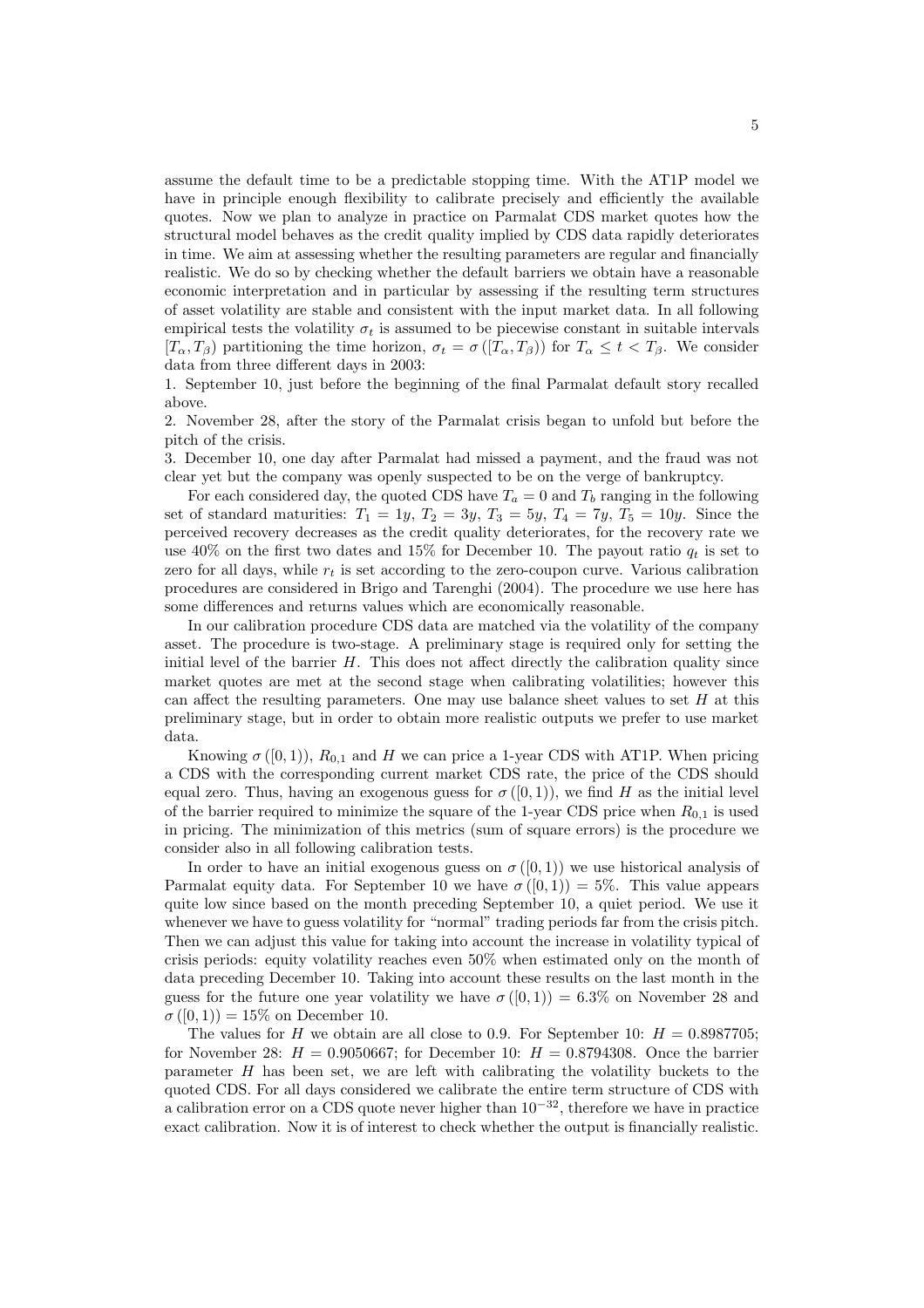| CDS Maturity $T_h$             | 1v    | Зv   | 5v   |      | $10{\rm v}$ |
|--------------------------------|-------|------|------|------|-------------|
| Sep 10: Premium rate $R_{0,b}$ | 192.5 | 215  | 225  | 235  | 235         |
| Nov 28: Premium rate $R_{0,b}$ | 725   | 630- | 570  | 570  | 570         |
| Dec 10: Premium rate $R_{0,b}$ | 5050  | 2100 | 1500 | 1250 | 1100        |

The CDS data, in basis points, are presented in Table 1, while in Table 2 we report the calibrated volatilities.

| CDS Maturity $T_h$              | $\mathbb{I} \mathbf{v}$ | Зv      | 5v      |         | 10v     |
|---------------------------------|-------------------------|---------|---------|---------|---------|
| Sep 10: $\sigma([T_{b-1},T_b))$ | $5.0\%$                 | $3.0\%$ | $3.1\%$ | $3.5\%$ | $3.5\%$ |
| Nov 28: $\sigma([T_{b-1},T_b))$ | $6.3\%$                 | $4.4\%$ | $4.7\%$ | $6.3\%$ | $7.8\%$ |
| Dec 10: $\sigma([T_{b-1},T_b))$ | $15.2\%$                | $5.7\%$ | $6.4\%$ | $7.1\%$ | $9.1\%$ |

Table 1: Parmalat CDS data (basis points).

Table 2: AT1P Calibration to Parmalat CDS: Volatilities.

First, notice that all values for volatility are reasonable and in line with the historical estimations that we have taken as a proxy for the volatility of the company's assets. Secondly, notice that we see clearly the increase in volatility as the crisis approaches. Each volatility bucket shows an increasing behaviour from September 10 to December 10, following the decreasing perceived credit quality of the company.

Now we compare with the results from an intensity based reduced-form model which are presented in Brigo and Tarenghi (2004). Reduced-form models are usually considered more flexible than standard structural models in calibration. In addition, since reducedform models represent the default time as the time of the first jump of a stochastic process, they appear more suitable to represent sudden default events. The instantaneous intensity of the considered reduced-form model is assumed to be piecewise linear, the simplest choice for having a continuous, albeit flexible, intensity and differentiable hazard function or cumulated intensity. Consistently with the above assumptions for the volatility of the structural model, the slope of the linear intensity is different in the different intervals  $[T_{\alpha}, T_{\beta}]$  partitioning the time horizon. The parameters in the different intensity buckets are calibrated to the corresponding CDS market quotations, analogously to the calibration procedure of AT1P.

To compute CDS prices with AT1P we need computing (analytical) default probabilities. We recall that all probabilities we obtain in this work are computed under the risk neutral probability measure Q. Probabilities follow the decrease in credit quality indicated by the movements of CDS spreads, and are very close to those implied by the reduced-form model, as is natural from formula (4) and its analogous for postponed defaults, in particular before the pitch of the crisis. See results for September 10 on the left in Figure 1, where we show survival probabilities, connecting linearly the values at the relevant CDS maturities. This confirms that the two models detect an analogous information on CDS implied default probabilities.

However the survival probabilities computed with the reduced-form model become quite irregular when calibrating the very high CDS spreads of December 2003, as shown on the right in Figure 1.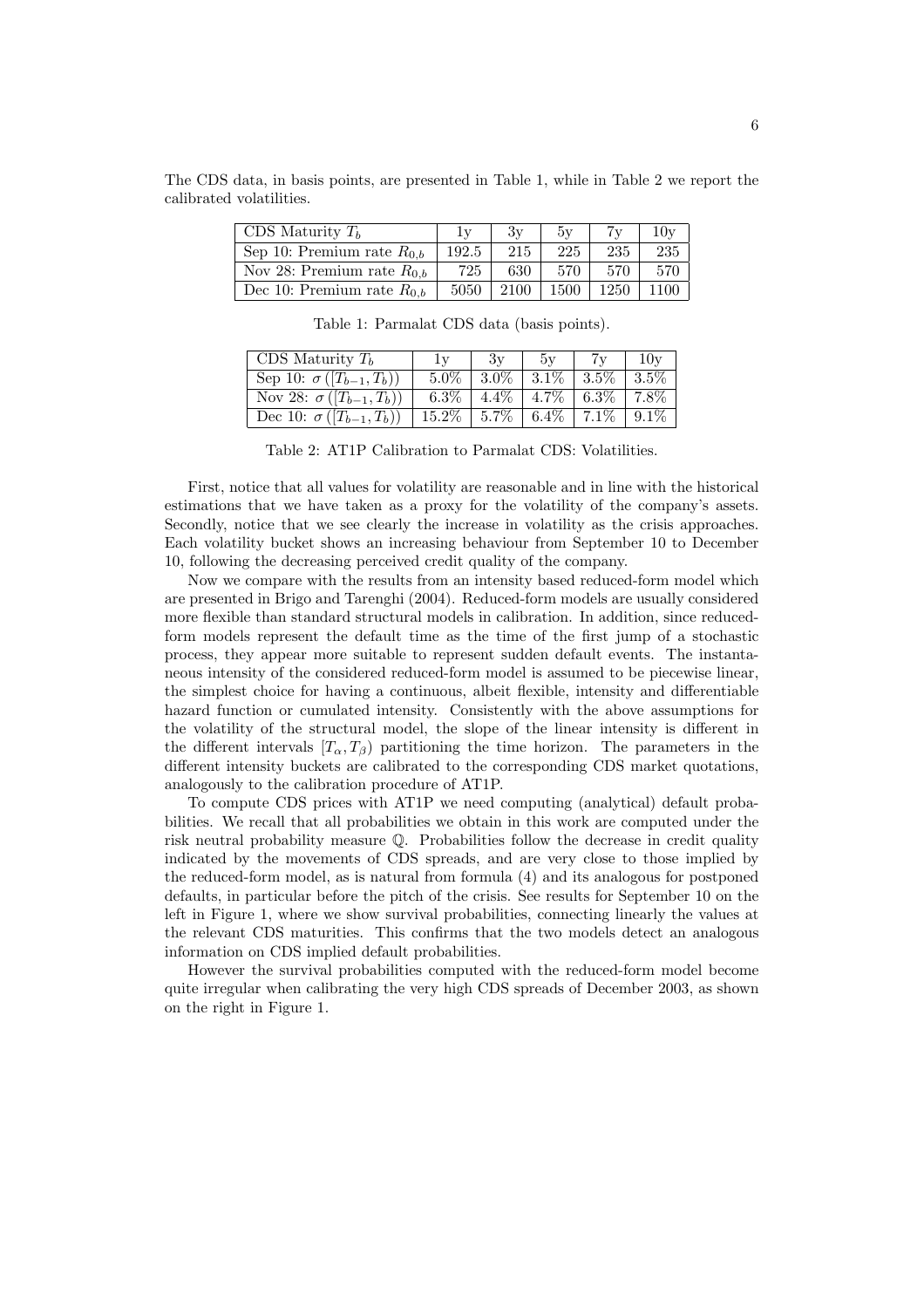

Figure 1: Survival Probabilities for AT1P and for the Piecewise Linear Intensity Model (dotted). On the left we plot our results for September 10, on the right for December 10.

In particular we see that with the reduced-form model survival probabilities become slightly increasing in two of the intervals considered, which implies that the instantaneous intensity becomes negative, an unacceptable result. On the other hand, results obtained with AT1P model are always regular and reasonable. It appears that our first passage model has a more stable structure than a reduced-form model when dealing with an extreme situation. In contrast with the usual folklore, here a simple structural model has more calibration capability than a simple reduced-form model. Further tests of ours show that negative intensity can be avoided using the less regular but more robust piecewise constant intensity formulation. Also in this case, however, results are extremely irregular, with a jump in intensity from 55.483% to 0.807% when moving from the first to the second intensity bucket, thus confirming the above conclusions.

We see in Figure 2 the logarithm of the barrier (continuous line),  $t \mapsto \ln (H_t)$ , and the expected value of the logarithm of the firm asset value (dashed),  $t \mapsto \mathbb{E} [\ln(A_t)].$  We use logarithms because the logarithm of the firm asset value has a normal distribution, a fact that will be exploited below. Notice first that the time-behaviour of the barriers confirms our initial interpretation. However, across the different trading days considered, the barriers do not show relevant changes for adapting to the flow of information on the financial situation of the company.

It is in fact the volatility which changes so as to adapt to the decreasing credit reliability. Observe the dotted lines in Figure 2. These represent confidence regions built around the expected value of the logarithm of the firm asset value, based on usual statistics for normal random variables. We plot  $t \mapsto (\mathbb{E} [\ln(A_t)] \mp Std[\ln(A_t)])$  (black dots) and  $t \mapsto (E [\ln(A_t)] \mp 2.33 \cdot Std[\ln(A_t)])$  (red dots), where Std indicates standard deviation. In the first confidence region are nearly 68% of the possible scenarios, in the second one about 98%. Therefore the time when the lower boundary of the confidence regions hits the logarithm of the barrier gives us a rough indication of the likelihood of early default. We observe that as the credit quality of the company decreases this hitting times get closer and closer to the current time.

The scarce relevance of the default barriers and the strong reliance on volatilities for representing changes in credit quality can appear a partial representation of reality, and in addition it can lead to some aspects in the volatility behaviour which are not fully satisfactory. Notice first that the volatility  $\sigma([0,1))$  is for all days remarkably higher than the volatility in the following years. This can appear to be correctly related to the incorporation in the first volatility bucket of the high historical volatility of the last months. However notice that this happens also for September 10, when historical data embed no recent increase in volatility. In addition, in some cases the discrepancy between  $\sigma([0, 1))$  and the immediately following  $\sigma([1, 3))$  found in calibration appears suspiciously high. This could rather depend on a feature typical of first passage models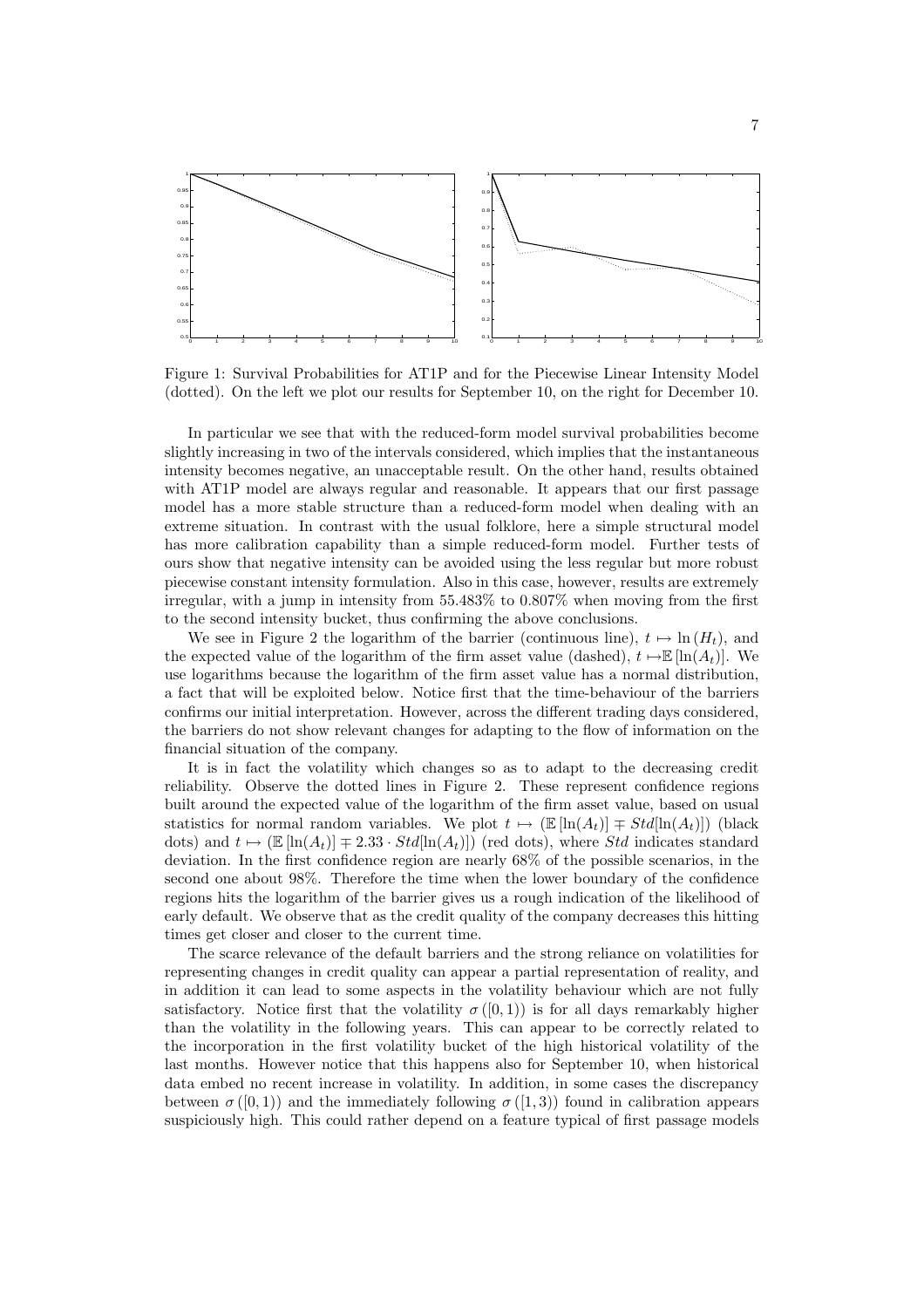based on diffusion processes with perfect knowledge of the default boundary, such as AT1P. As Duffie and Singleton (2003) say, in such models "the likelihood of default within a short time horizon is extremely small because the asset process has continuous paths that take time to cross the default boundary". Thus, when the default boundary is deterministic, it is hard for models to calibrate a considerable probability of default in a very short horizon (justifying non-null short-term credit spreads), without supposing particularly high short-term volatility.

Hence the problem is also related to the fundamental assumption that the default threshold is a deterministic, known function of time, based on reliable accounting data. The Parmalat case shows clearly that in the most dangerous defaults this assumption does not hold, since books are not reliable and there is uncertainty about the financial situation of a company. Therefore in the following section we aim at increasing the realism of the model by modelling explicitly the possible uncertainty on the real situation of a company.



Figure 2: We plot  $\ln(H_t)$ ,  $\mathbb{E}[\ln(A_t)]$  (dashed),  $\mathbb{E}[\ln(A_t)] \neq Std[\ln(A_t)]$  (black dotted), and  $\mathbb{E}[\ln(A_t)] \mp 2.33 \cdot Std[\ln(A_t)]$  (red dotted) for September 10 (top left), November 28 (top right) and December 10 (bottom).

### 3 Scenario Barrier and Time-varying Volatility Model

Where may one consider explicitly market uncertainty on the situation of the company, due to the fact that balance sheet information is not always reliable, possibly because the company is hiding information? In light of the above analysis, and following for example Giesecke (2004) who refers to scandals such as Enron, Tyco and WorldCom, a crucial aspect in market uncertainty is that public investors have only a partial and coarse information about the true value of the firm assets or the related liability-dependent firm condition that would trigger default. This leads to focus attention on the parameter  $H$ , which in our models is seen as the ratio between the initial level of the default barrier and the initial value of company assets. In order to take market uncertainty into account in a realistic, albeit simple, manner, in the following  $H$  is replaced by a random variable assuming different values in different scenarios, each scenario with a different probability.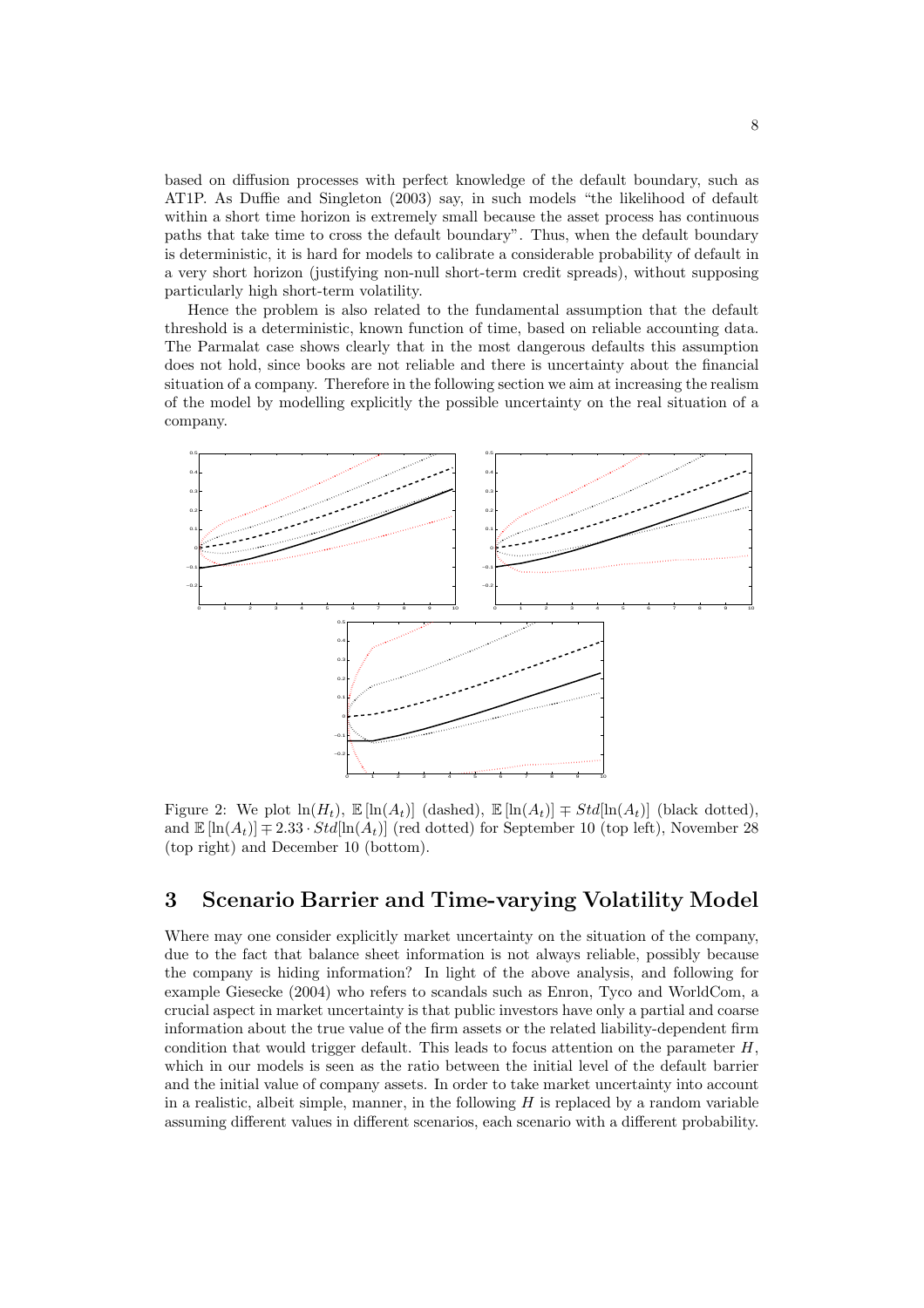Similar possibilities are considered in Brigo and Tarenghi (2005), including a barrier depending on scenarios with time-constant volatility or barrier and time-constant volatility depending both on scenarios. Instead in this work we deem scenarios on the barrier to be an efficient representation of the uncertainty on the balance sheet of a company, while deterministic time-varying volatility can be required for precise and efficient calibration of CDS quotes. The resulting model is called Scenario Barrier Time-Varying Volatility AT1P Model (SBTV). Differently from model specifications in Brigo and Tarenghi (2005), and thanks to realistically time-varying volatility, our model allows negligible calibration errors.

Let the assets value  $A_t$  risk neutral dynamics be given by (1). The default time  $\tau$  is again the first time where  $A_t$  hits the barrier from above, but now we have a scenario barrier

$$
H_t^I = H^I \exp \left(-\int_0^t \left(q_s - r_s + B\sigma_s^2\right) ds\right) = \frac{H^I}{A_0} \mathbb{E}\left[A_t\right] \exp \left(-B\int_0^t \sigma_s^2 ds\right),
$$

where  $H^I$  assume scenarios  $H^1, H^2, \ldots, H^N$  with Q probabilities  $p_1, \ldots, p_N$ . All probabilities are in [0, 1] and add up to one, and  $H<sup>I</sup>$  is independent of W. Thus now the ratio  $H<sup>I</sup>/A<sub>0</sub>$  depends on the scenario. If we are to price a default-sensitive discounted payoff Π, by iterated expectation we have

$$
\mathbb{E}[\Pi] = \mathbb{E}\left[\mathbb{E}\left[\Pi|H^{I}\right]\right] = \sum_{i=1}^{N} p_{i} \mathbb{E}\left[\Pi|H^{I} = H^{i}\right],
$$

so that the price of a security is a weighted average of the prices of the security in the different scenarios, with weights equal to the probabilities of the different scenarios. For CDS, the price with the SBTV model is

$$
SBTVCDS_{a,b} = \sum_{i=1}^{N} p_i \cdot AT1PCDS_{a,b}(H^i)
$$
\n(5)

where  $AT1PCDS_{a,b}(H<sup>i</sup>)$  is the CDS price computed according to the AT1P survival probability formula (3) when  $H$  is set to  $H^i$ .

#### 3.1 Parmalat Calibration with SBTV

In the following tests we consider  $N = 2$ , namely only two possible scenarios. This is consistent with situations where the market assigns a probability to the balance sheet information of a company to be accurate, but this probability is lower than 1. The remaining probability is attributed to one scenario where real figures are actually neatly worse than they appear in the balance sheet. Preliminary work of ours seems to confirm that an increase in the number of scenarios does not alter substantially the results or their interpretation, while they are very different when moving from one to two scenarios.

Our calibration procedure is again two-stage. Now in the first preliminary stage we have to set three parameters: two barrier levels  $H^1$  and  $H^2$  and one probability  $p_1$ , since  $p_2 = 1 - p_1$ . We need therefore three market quotes for calibration, and an exogenous value for the volatility, taken constant at this first preliminary stage. We consider the CDS with maturity 1y, 3y and 5y, so that for finding the required parameters we need a guess for  $\sigma([0,5))$ . Since it is unlikely that, if a company survives, short-term market turmoils have a high influence on the expectations about very long-term volatility, we use here the historical estimate for a "normal" period,  $\sigma([0,5)) = 5\%$ .

Via calibration to the CDS market we obtain the results reported in Table 3. Now the interpretation of results on the initial barrier obtained at different dates is easier. The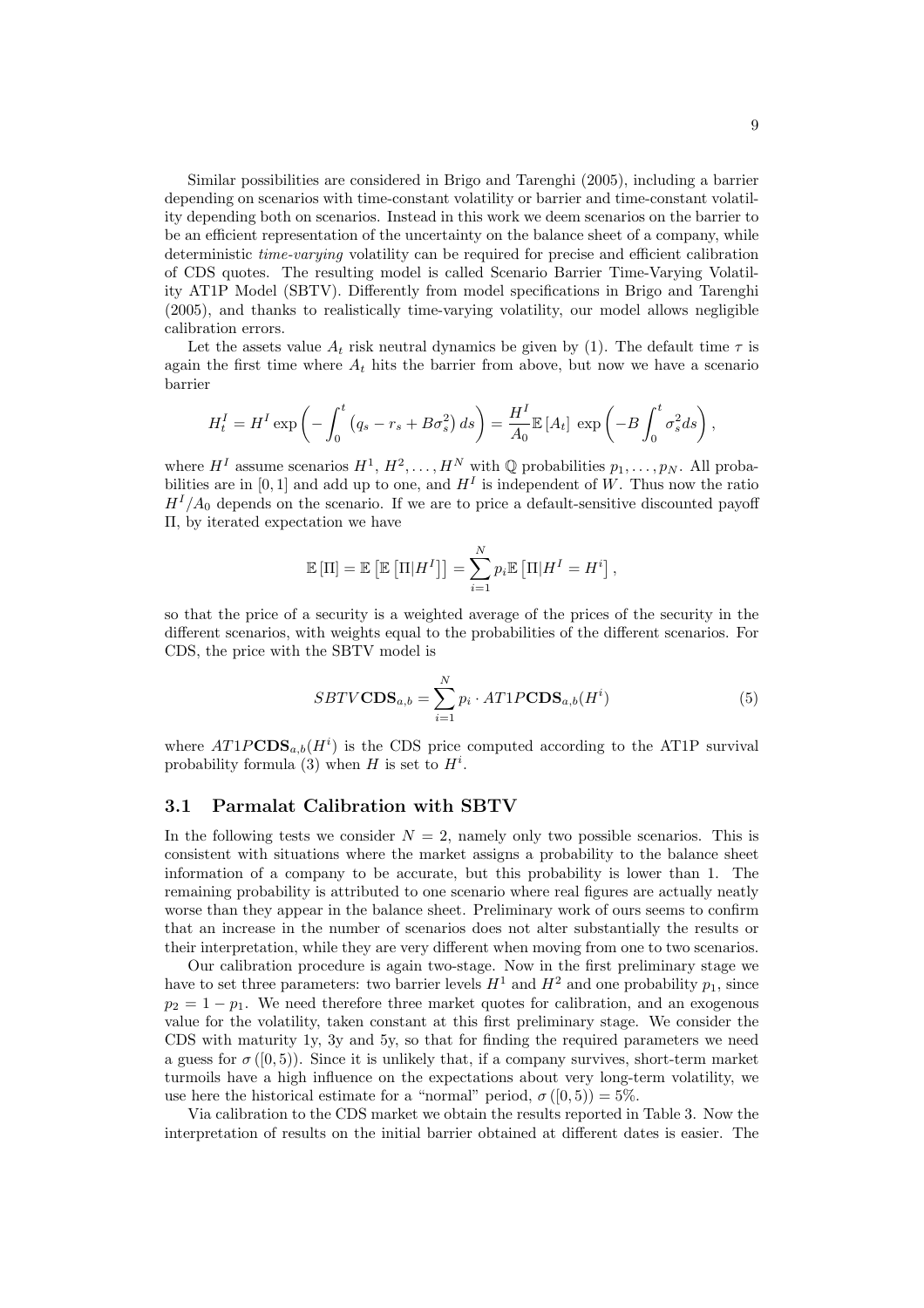lower barrier level, representing a healthier situation and an optimistic scenario, possibly corresponding to reliable accounting, has slight variations in both directions, as we had in AT1P tests. But the initial barrier values and the probabilities for the pessimistic scenario (the one with higher barrier), possibly corresponding to a fraud in accounting, represent clearly the unfolding of the Parmalat crisis.

| September 10 2003             |              | Scenario $i=1$ |              | Scenario $i=2$            |  |  |
|-------------------------------|--------------|----------------|--------------|---------------------------|--|--|
| Initial Default Barrier $H^i$ |              | 0.8089966064   |              | 0.9305503038              |  |  |
| Scenario Probability $p_i$    |              | 0.7852110931   |              | $\overline{0.2}147889069$ |  |  |
|                               |              |                |              |                           |  |  |
| November 28 2003              | Scenario 1   |                | Scenario 2   |                           |  |  |
| Initial Default Barrier       | 0.8219377007 |                | 0.9433919414 |                           |  |  |
| Scenario Probability          | 0.5448892061 |                |              | 0.4551107939              |  |  |
|                               |              |                |              |                           |  |  |
| December 10 2003              | Scenario 1   |                | Scenario 2   |                           |  |  |
| Initial Default Barrier       | 0.8094537194 |                | 0.9878007501 |                           |  |  |
| Scenario Probability          | 0.5347894636 |                |              | 0.4652105364              |  |  |
|                               |              |                |              |                           |  |  |

Table 3: SBTV Calibration to Parmalat CDS: Scenarios

On September 10, when no crisis has started although there are already doubts on the solidity of the Parmalat finances, the market is quoting a 0.215 probability of a very pessimistic situation. This result recalls the findings reported by Cherubini and Manera (2005), who perform a historical analysis of risk neutral probabilities of fraud via a modification of the Merton model. They consider two years of data preceding December 9, 2003, and find that market quotes imply a probability of fraud of 0.2. Although there are some differences in the assumptions and in the analysis between our work and that of Cherubini and Manera (2005) preventing from exact comparison, it appears that we detect with one single day of data a representation of the market expectations qualitatively similar to the one they obtain via historical analysis. In particular it is not surprising that a result similar to theirs is found when we calibrate to market data of September 10, which are more in line with the market situation of the preceding years and less influenced by the irregularities typical of the final few hectic months.

On November 28 the pessimistic scenario, possibly representing misreporting, is slightly more negative on the real company situation in case of misreporting, since the initial barrier is slightly higher. But the real effect of the recent events has been a more than double probability of this worst-scenario situation to be the true one.

On December 10, when the company has already missed a payment but the fraud has not yet been clearly revealed, the probability of fraud appears only slightly increased compared to November, but the market feels that, in case of misreporting, the situation is so bad as to lead to immediate default, and therefore the pessimistic barrier starts at a level which is almost 99% of the current value of the company assets.

Preliminary tests of ours also considered different values for the volatility input or the recovery rate, for example setting them to one half of the values used here. Unnatural choices appear to make calibration at times less easy and thus results less regular, but we still have similar interpretations of the scenarios behaviour as new information reaches the market.

Once scenario barriers and probabilities are set, we have the second stage of calibration, where the time-varying volatility is calibrated to all available market quotes. We have exact calibration as with AT1P, and for the volatility we have the results reported in Table 4.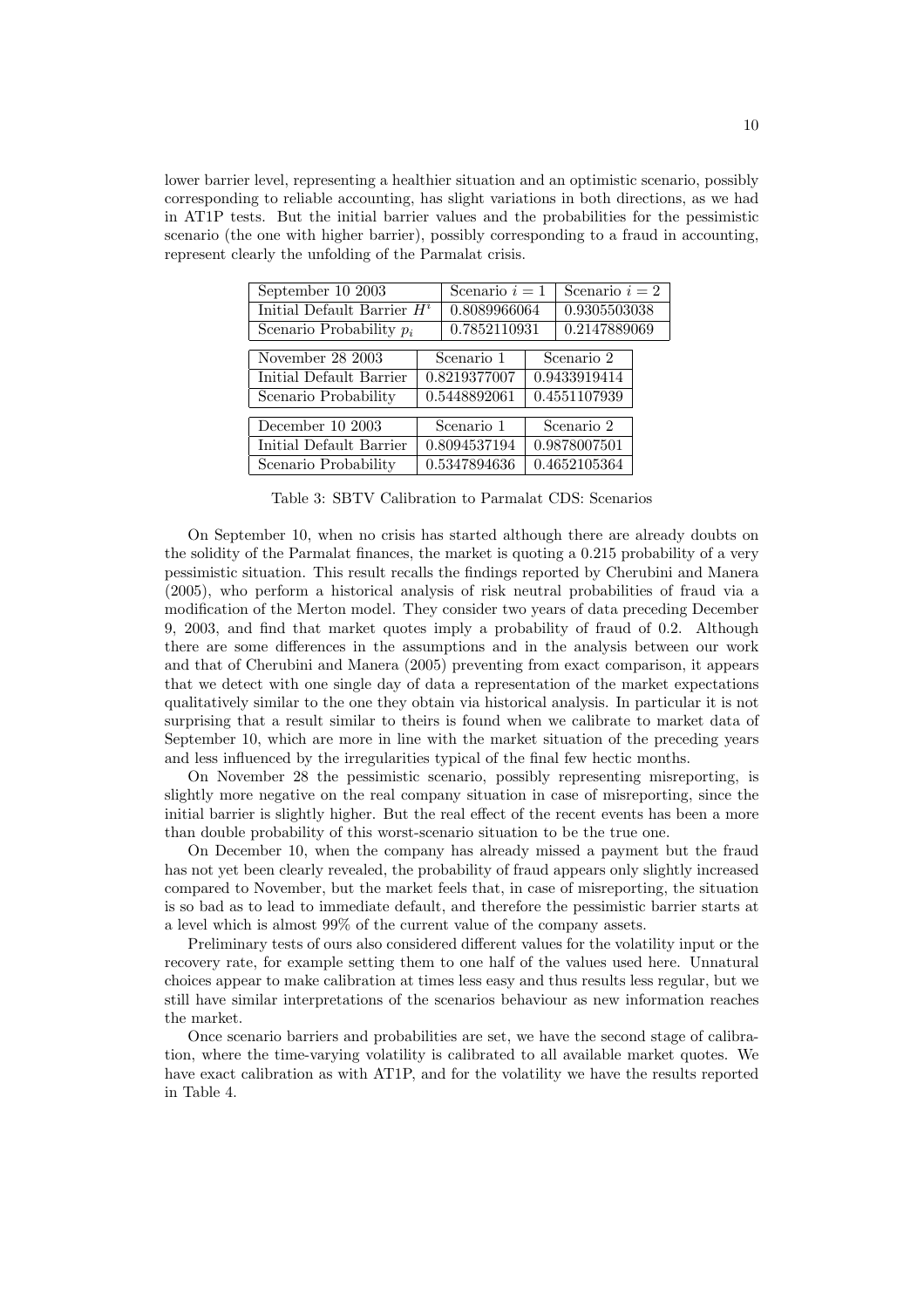| CDS Maturity $T_h$                                                  | 1v | 3v                                                 | 5v | 10v     |
|---------------------------------------------------------------------|----|----------------------------------------------------|----|---------|
| Sep 10: $\sigma([T_{b-1},T_b))$                                     |    | $\mid 5.0\% \mid 5.2\% \mid 5.6\% \mid 6.2\% \mid$ |    | $6.2\%$ |
| Nov 28: $\sigma([T_{b-1},T_b))$   5.0%   5.4%   6.4%   8.4%   10.1% |    |                                                    |    |         |
| Dec 10: $\sigma([T_{b-1},T_b))$   5.0%   5.6%   6.2%   8.6%         |    |                                                    |    | 8.0%    |

Table 4: SBTV Calibration to Parmalat CDS: Volatilities under Scenarios of Table 3

The movements of the barriers and of the scenario probabilities for representing proximity to default allow now implied volatility to behave more regularly. Variations are lower and values are in line with long-term volatility. No higher volatility in the short term is required to match the market expectation on the possibility of an early default, since this is already implied by the proximity of assets value and default barrier in case the pessimistic scenario is true.

In order to assess the capability of the SBTV model to adapt to different corporate situations, we test the model on the market CDS data for a company with a high credit quality, Vodafone on March 10, 2004, leaving the other inputs unchanged. The CDS data are reported in Table 5. We are interested in checking if the barriers and probabilities obtained for the two possible scenarios actually represent the higher credit quality implied by the Vodafone CDS quotes. Results are reported in Table 6.

| CDS Maturity $T_b$                                          |  |  | $1y \mid 3y \mid 5y \mid 7y \mid 10y$ |
|-------------------------------------------------------------|--|--|---------------------------------------|
| March 10: Premium rate $R_{0,b}$   21.5   33   43   49   61 |  |  |                                       |

| March 10 2004           | Scenario 1   | Scenario 2                      |
|-------------------------|--------------|---------------------------------|
| Initial Default Barrier | 0.3841124933 | $\mid$ 0.8724843344             |
| Scenario Probability    |              | $0.8462346685$   $0.1537653315$ |

Table 5: Vodafone CDS data

|  |  | Table 6: SBTV Calibration to Vodafone |  |  |
|--|--|---------------------------------------|--|--|
|--|--|---------------------------------------|--|--|

With Vodafone CDS data, the optimistic scenario implied by market data represents a fully healthy company, with a level for the default barrier much lower than the barriers we found for Parmalat even before the crisis started. However a pessimistic scenario is considered too, and this allows to explain easily the market short-term credit spreads. This scenario has a lower probability to be true than in Parmalat tests, and in case it is true the situation is worse than it might appear from balance sheet information but the company is still quite far from default. These results confirm that the model allows a meaningful representation of the market feelings about the credit quality of a company also when considering companies with perceived credit reliability higher than Parmalat.

A remark on the use of the model when dealing jointly with different companies is in order. The "cyclical default correlation", given by dependence on common smoothly varying macroeconomic factors, can be introduced naturally by correlating the dynamics of assets values, as is usual for structural models (see Giesecke (2002) on these issues). Furthermore, the randomness of the barrier introduced in SBTV allows to model not only idiosyncratic uncertainty factors related for example to the firm's specific risk of fraud, but also those systematic uncertainty factors related to the concept of "default contagion", an interdependence usually due to business or financial links between companies and very different in nature from cyclical default correlation.

The SBTV model gives us the flexibility to introduce in the model the elements of systematic risk that could emerge when analysing jointly different companies, in fact in SBTV we can correlate the asset value processes and model barrier uncertainty for the plurality of firms considered through a general multivariate discrete random variable.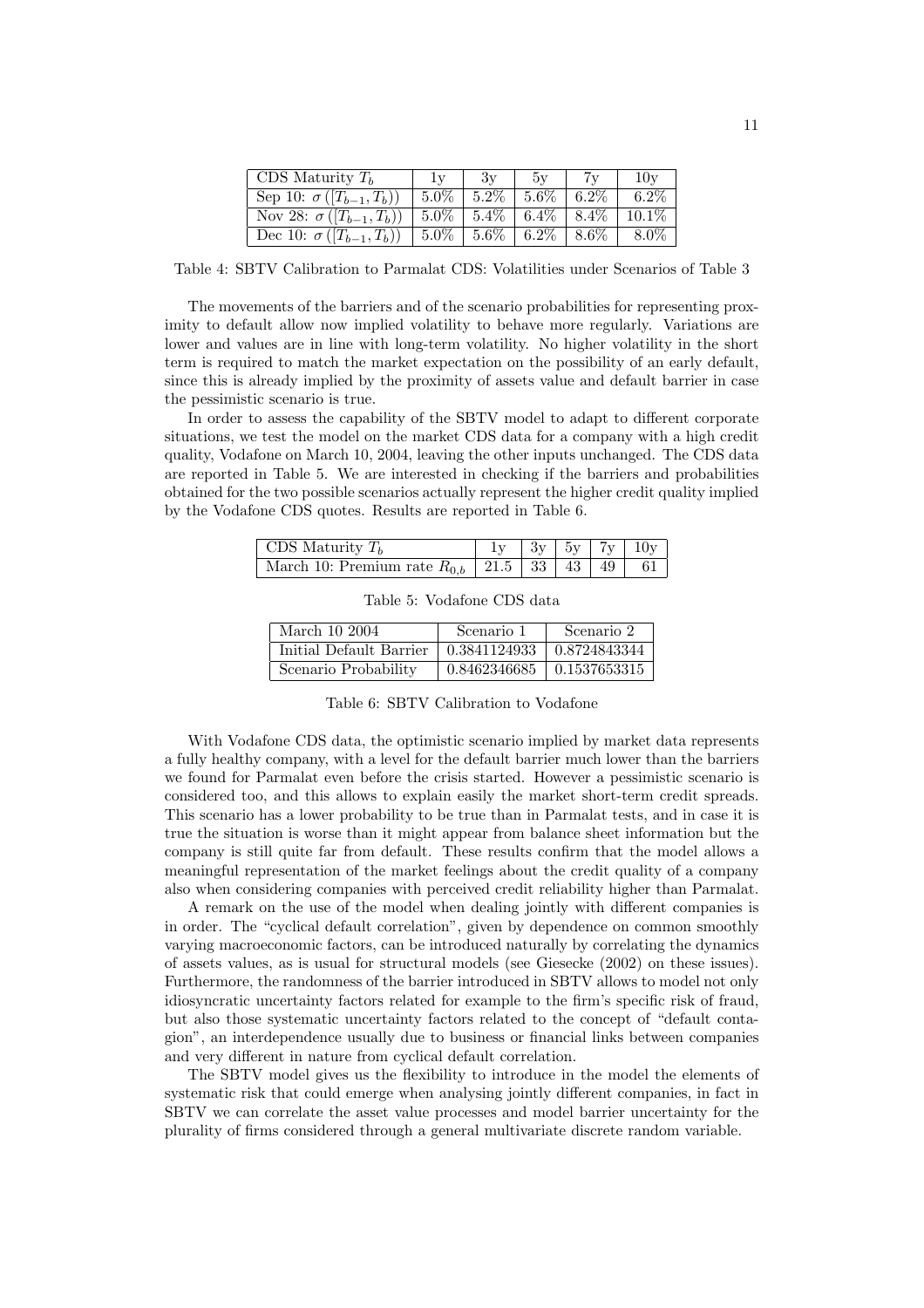# 4 Conclusions

In this paper we develop structural first passage models (AT1P and SBTV) with timevarying volatility which can be calibrated exactly to credit spreads using tractable closedform formulas for default probabilities, a characteristic which is considered typical of the reduced-form models. In addition in our models, unlike reduced-form models, default events are caused by the value of the firm assets hitting a safety threshold, thus maintaining a link with the economy of the firm. In AT1P this barrier is deterministic, while in SBTV its initial value is a random variable, to take into account the uncertainty on company balance sheets that emerges observing some recent market default events.

With both models we show how to calibrate exactly the CDS market data, and we analyze the output in relation with the flow of information on the credit crisis of Parmalat in the months before default. Results can be interpreted economically, and are particularly realistic if SBTV is considered, also when comparing with the results we obtain for a company with higher credit quality.

Due to their Black and Scholes tractability and their calibration power, the structural models we present here can be applied to precise and efficient valuation of credit derivatives. An application to be addressed in further research is in particular the efficient valuation of hybrid credit/equity payoffs, such as equity default swaps, and of counterparty risk in equity payoffs. Counterparty risk is important also because of the implications of the Basel II framework and of the IAS 39 accounting standards. Structural models are particularly suited for this task since they can provide a realistic link between default probabilities and the economic fundamentals of a company. For example Brigo and Tarenghi (2004, 2005) and Brigo and Masetti (2005) consider the application of tractable structural models to the valuation of an equity return swap.

## References

- [1] Black F.and Cox J.C. (1976), Valuing corporate securities: Some effects of bond indenture provisions. Journal of Finance 31, 351-367.
- [2] Brigo D. and Tarenghi M. (2004), Credit Default Swap Calibration and Equity Swap Valuation under Counterparty Risk with a Tractable Structural Model, in Proceedings of the FEA 2004 Conference at MIT, Cambridge, Massachusetts, November 8-10. Extended version available at www.damianobrigo.it
- [3] Brigo D. and Tarenghi M. (2005), Credit Default Swap Calibration and Counterparty Risk Valuation with a Scenario based First Passage Model, in: Proceedings of the Counterparty Credit Risk 2005 C.R.E.D.I.T. conference, Venice, Sept 22-23, Vol 1.
- [4] Brigo D. and Masetti M. (2005), Risk Neutral Pricing of Counterparty Risk. In: Pykhtin, M. (Editor), Counterparty Credit Risk Modeling: Risk Management, Pricing and Regulation. Risk Books, London. Forthcoming.
- [5] Cherubini U. and Manera M.(2005), Hunting the Living Dead A "Peso Problem" in Corporate Liabilities Data, Working Paper.
- [6] Collin-Dufresne, P., Goldstein R (2001), 'Do credit spreads reflect stationary leverage ratios?', Journal of Finance 56, 1929-1958.
- [7] Duffie D. and Singleton K. (2003), Credit Risk: Pricing, Measurement, and Management, Princeton University Press.
- [8] Giesecke K. (2002), Correlated default with incomplete information, to appear in J. of Banking and Finance.